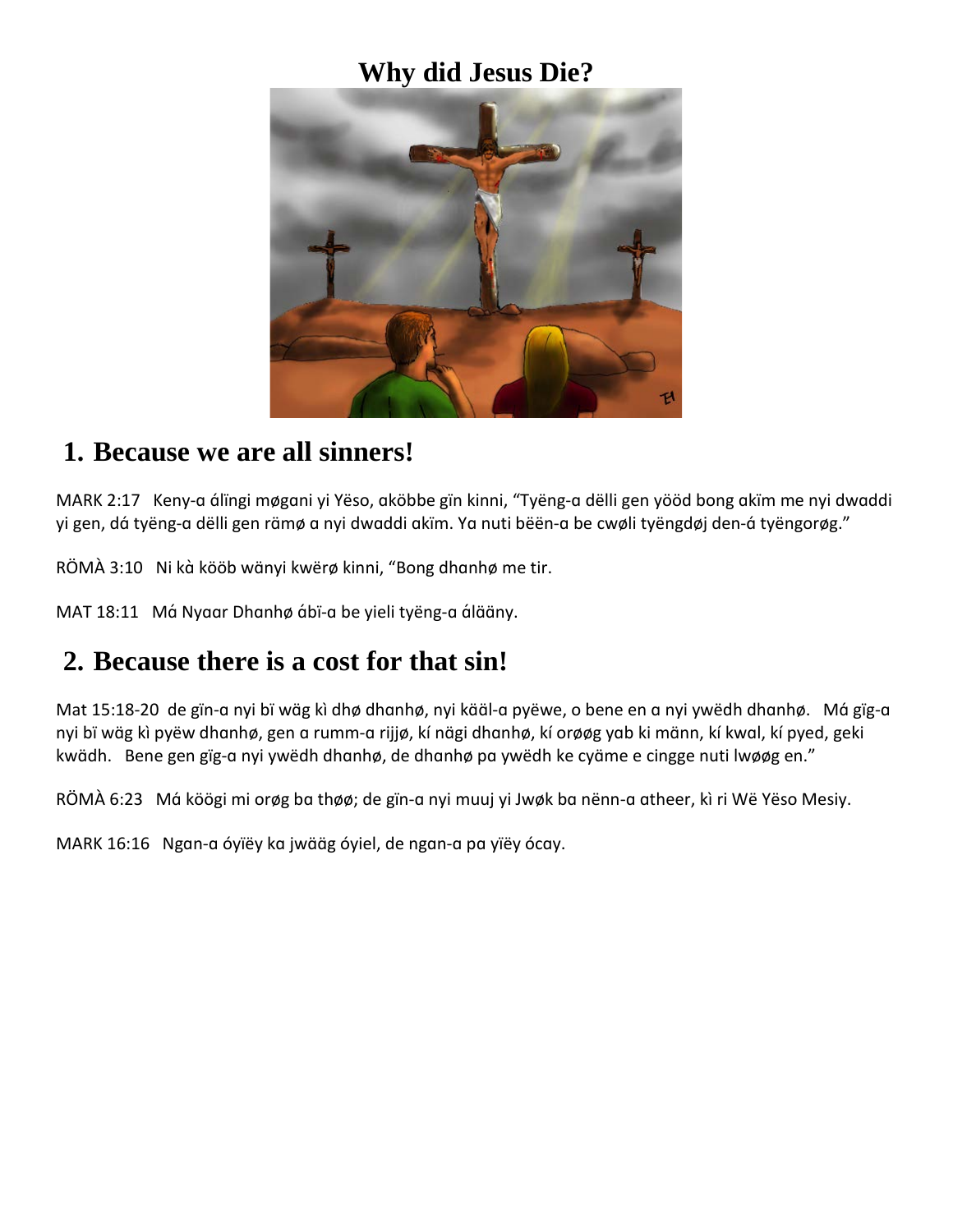

**There is a cost for sin!**

# **3. Because Jesus died and paid for our sins on the cross!**

MAT 1:21 Óøør piny ki wäd, ka nyinge ócaag á Yëso, má jie óyiele kì yij orøøg gen."

RÖMÀ 5:8 De wa ányudhi yi Jwøk ki kër-a maare wa; Mesiy áthøw kiperee wa nudd wa ba tyëngorøg.

JØN 3:16 Má jii kömi piny men ámaar yi Jwøk ki mendwøng, a bange ámuuje wäde, wädkyel; kipe kinni o ngɑn-ɑ óyïëyii ócöge e pɑ thøw, de óyod-ɑ nënn-ɑ ɑtheer.

MAT 18:11 Má Nyaar Dhanhø ábï-a be yieli tyëng-a álääny.

## **4. Salvation is a free gift, not by good works. You must take God's word for it, and trust Jesus alone!**

GWØG 4:12 Yielø ókääl-a ree kete; bong dhanhø megø kì kömi piny, ma ámuuj yi Jwøk á ngan yïëdø, den-á e kete."

EPASOS 2:8-9 Wu áyiel ka dhwääng Jwøk, kì bang yïëyø, de path ki bang gwøg, o bongii ngan lejji ree.

TÏTØ 3:5 wa áyiele. Wa nuti yieel en ka per gïndøj me gwøøg wa, de møgani ágwøg yi en a bang ka álääm pyëwe, kì ri Wëykwërø a nyi wëggi wa døøgø nywølø, ka wa thödhe ki nënn-a nyän ka álwøøg wa.

### **5. We must put our faith and trust in Christ alone!**

MARK 9:23 Aköbbii yi Yëso kinni, "Keløg yï ócuggø yïëyø, jɑmmì bënn nyii cuggø göggi ngɑn yïe di yïëyø."

MARK 1:15 Kɑ okööbø kinni, "Bøli kenyɑni ɑ́wɑ̈nhi, o Pödhi Jwøk ɑ́cyɑ̈ngi. Wiy wun orøg, kɑ Wöndøj yïëy wun."

MARK 10:15 Yɑ köbb-ɑ wun kidyër kinni, ngɑn pɑ kwɑny Pödhi Jwøk e nɑ othinh, pɑ wöl kedhi yije."